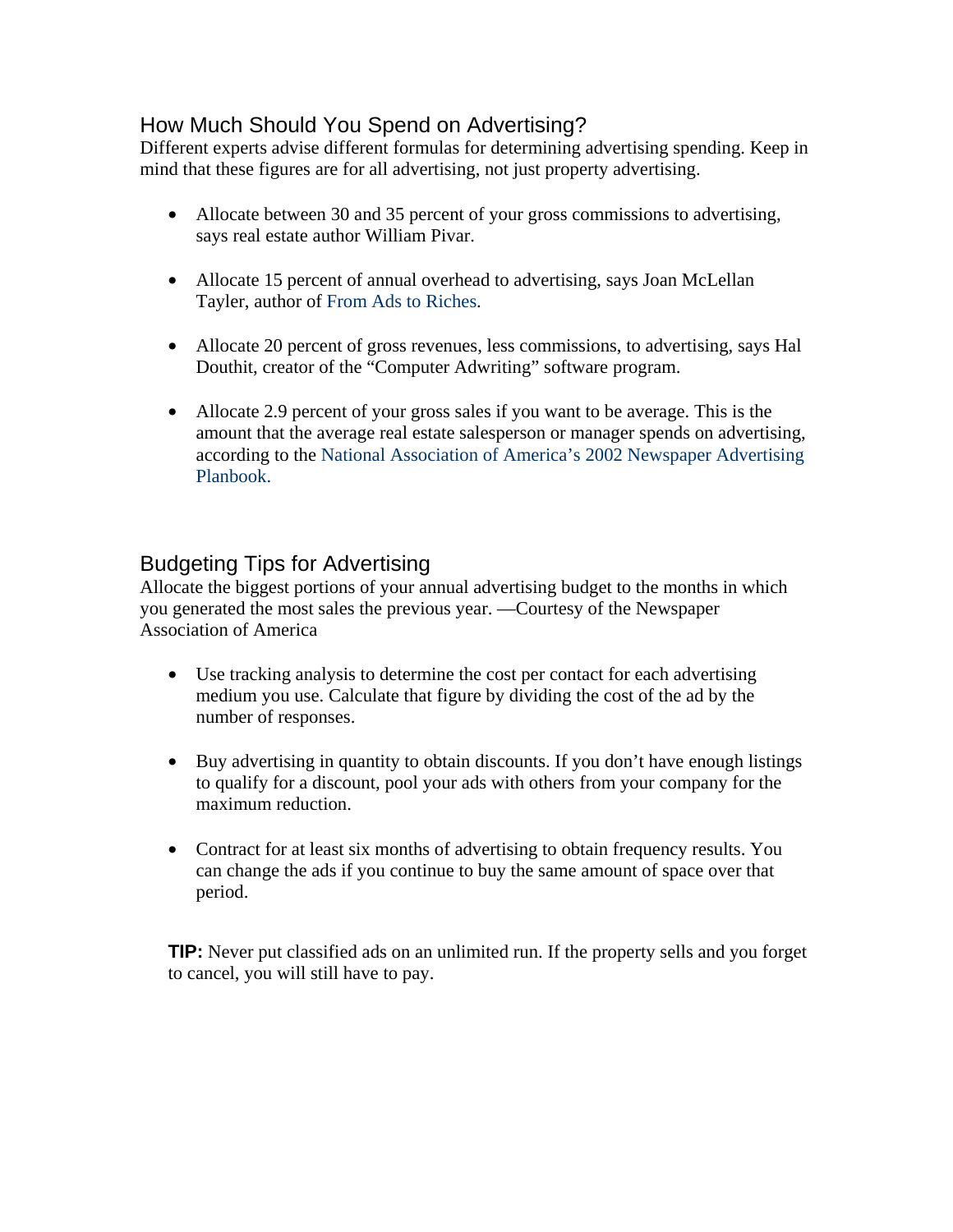## Tips to Track Your Ads

- Insert codes into all classified and display ads to help in tracking response rates.
- Train office salespeople to ask callers where they heard about the property and keep notes in a log.
- In tracking responses, ask callers what about the ad attracted their attention and keep notes in a log.
- Create an ad schedule book to keep copies of all ads that run with the issue date, content of the issue (e.g., special homes supplement, real estate guide, decorating section), and the location of the ad in the publication. See if you can determine any other factors that help produce a significantly higher response than average to an ad.
- Consider installing a separate phone line and using that number only for ads and yard signs, suggests real estate author Joan McLellan Tayler. It will help make tracking responses much easier.

# For The Advanced Sales Person

Tony Marsella, vice president of classified marketing for the Newspaper Association of America, shares some expert advice on maximizing your ad budget.

### **Q: How does newspaper advertising fit into the overall promotional mix for a property today?**

**Marsella:** Today, real estate practitioners should use all major media for promotion; online listings, Web sites, home magazines, and newspapers all have a place. The NAA recently did a survey in which it found that recent homebuyers had used an average of 4 ½ sources to find a home.

In addition, different media serve different purposes. Online promotions really function more like MLS books. They contain detailed factual information about properties so prospective buyers can do research, and most allow you to sort date by price range, number of bedrooms, and so on so that you can narrow options.

Newspaper advertising, on the other hand, is about making a direct, emotional appeal that will get a person to take an action—in this case, pick up the phone and call the real estate salesperson about the property. Ads should contain the most important facts about the property—the price, the location, the number of bedrooms, but the real appeal should be to the emotions.